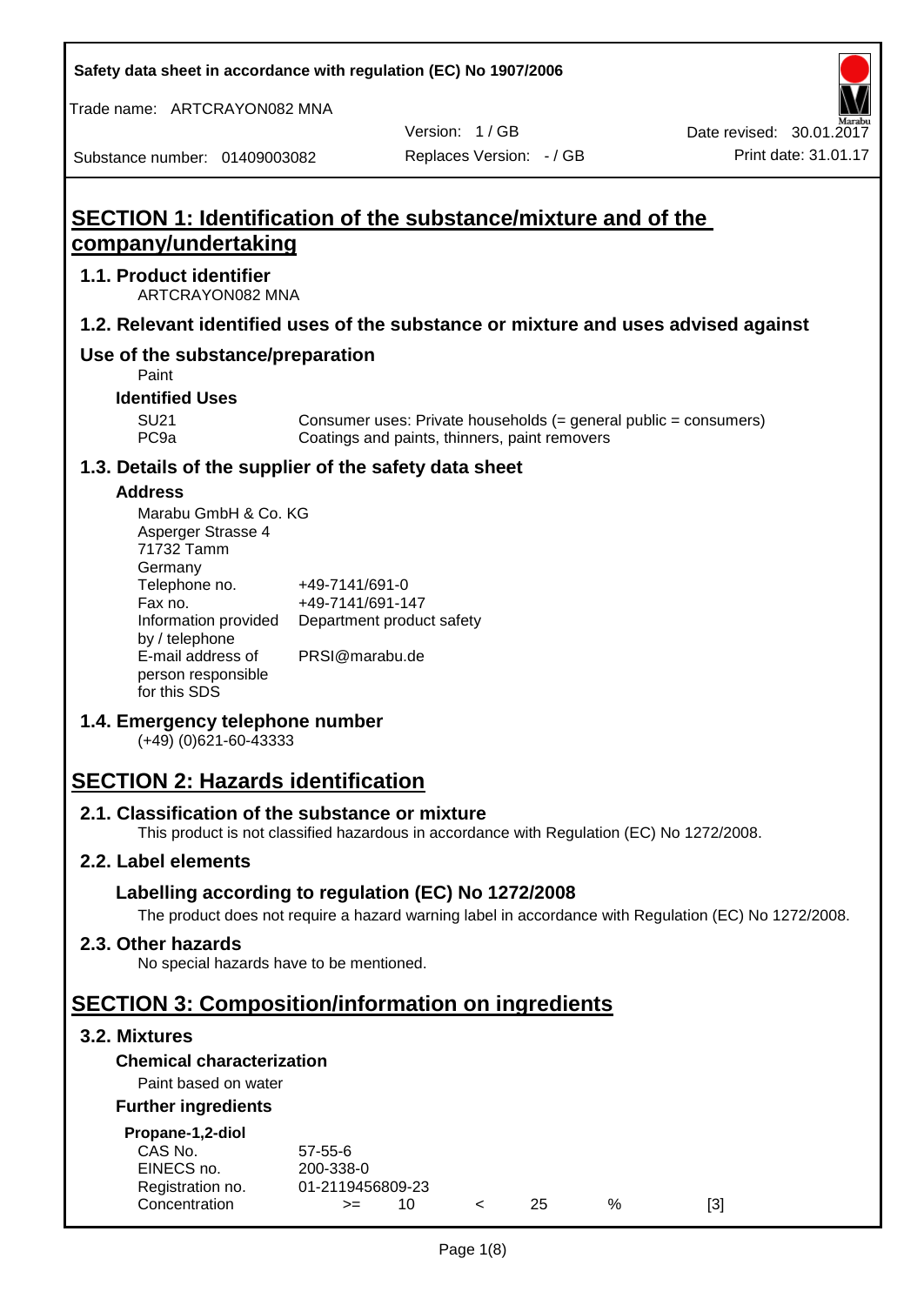#### **Safety data sheet in accordance with regulation (EC) No 1907/2006**

Trade name: ARTCRAYON082 MNA

Substance number: 01409003082 Version: 1 / GB Replaces Version: - / GB Print date: 31.01.17 Date revised: 30.01.2

# **Glycerol**

| CAS No.       | 56-81-5   |  |   |     |
|---------------|-----------|--|---|-----|
| EINECS no.    | 200-289-5 |  |   |     |
| Concentration | $>=$      |  | % | [3] |

[3] Substance with occupational exposure limits

# **SECTION 4: First aid measures**

## **4.1. Description of first aid measures**

#### **After skin contact**

Wash with plenty of water and soap. Do NOT use solvents or thinners.

#### **After eye contact**

Separate eyelids, wash the eyes thoroughly with water (15 min.). In case of irritation consult an oculist.

#### **After ingestion**

Rinse mouth thoroughly with water. If larger amounts are swallowed or in the event of symptoms take medical treatment.

#### **4.2. Most important symptoms and effects, both acute and delayed** Until now no symptoms known so far.

## **4.3. Indication of any immediate medical attention and special treatment needed Hints for the physician / treatment**

Treat symptomatically

# **SECTION 5: Firefighting measures**

## **5.1. Extinguishing media**

## **Suitable extinguishing media**

Carbon dioxide, Foam, Sand, Water

# **5.2. Special hazards arising from the substance or mixture**

In the event of fire the following can be released: Carbon monoxide (CO); dense black smoke; Carbon dioxide (CO2); Sulphur dioxide (SO2)

## **5.3. Advice for firefighters**

#### **Other information**

Collect contaminated fire-fighting water separately, must not be discharged into the drains.

# **SECTION 6: Accidental release measures**

**6.1. Personal precautions, protective equipment and emergency procedures** No particular measures required.

## **6.2. Environmental precautions**

No particular measures required.

## **6.3. Methods and material for containment and cleaning up**

Clean preferably with a detergent - avoid use of solvents.

#### **6.4. Reference to other sections**

Information regarding Safe handling, see Section 7. Information regarding personal protective measures, see Section 8. Information regarding waste disposal, see Section 13.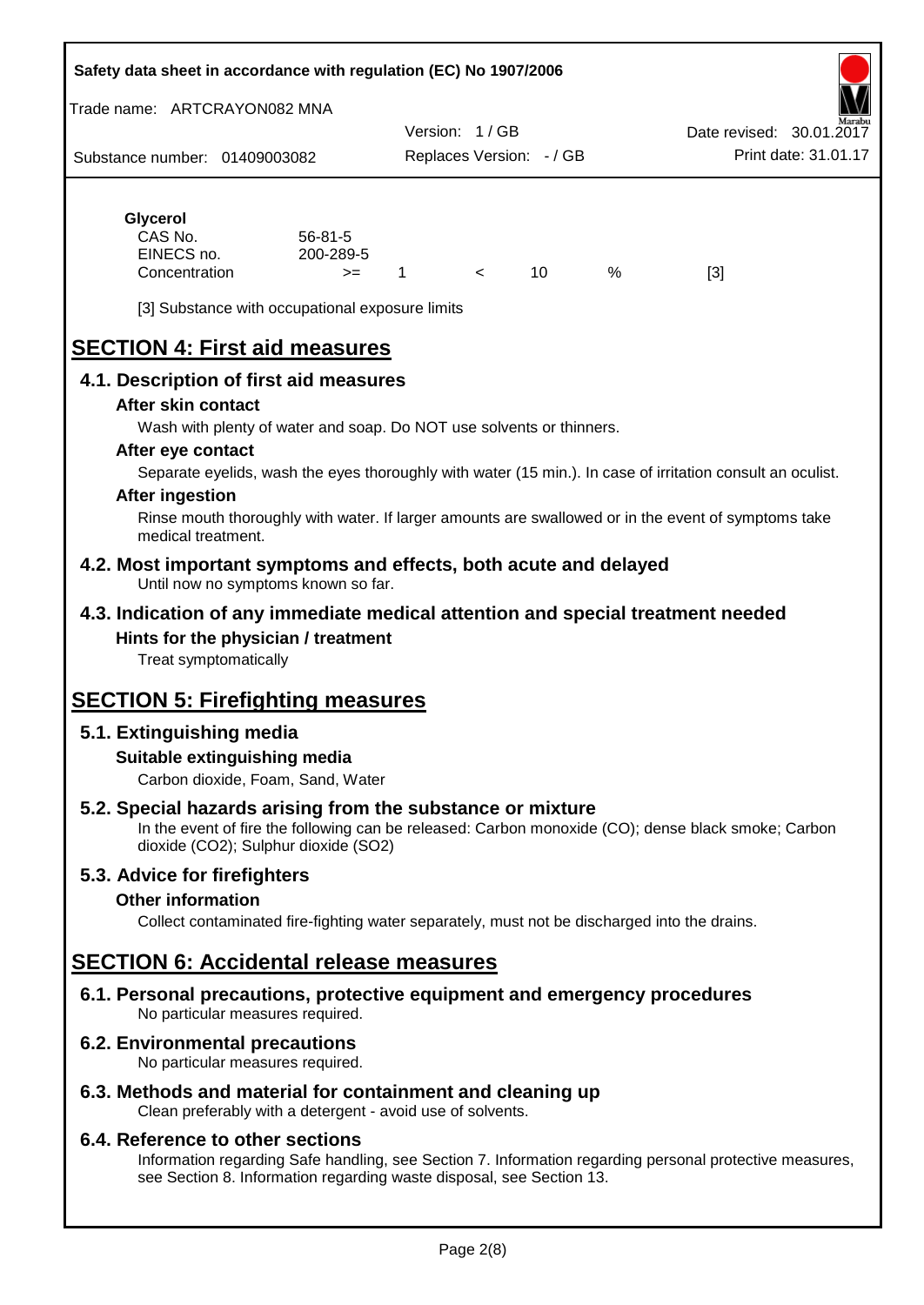| Safety data sheet in accordance with regulation (EC) No 1907/2006                   |                   |                                                                                                   |                          |
|-------------------------------------------------------------------------------------|-------------------|---------------------------------------------------------------------------------------------------|--------------------------|
| Trade name: ARTCRAYON082 MNA                                                        |                   |                                                                                                   |                          |
|                                                                                     |                   | Version: 1/GB                                                                                     | Date revised: 30.01.2017 |
| Substance number: 01409003082                                                       |                   | Replaces Version: - / GB                                                                          | Print date: 31.01.17     |
|                                                                                     |                   |                                                                                                   |                          |
| <b>SECTION 7: Handling and storage</b>                                              |                   |                                                                                                   |                          |
| 7.1. Precautions for safe handling                                                  |                   |                                                                                                   |                          |
| <b>Advice on safe handling</b>                                                      |                   |                                                                                                   |                          |
|                                                                                     |                   | Avoid skin and eye contact. Smoking, eating and drinking shall be prohibited in application area. |                          |
| Advice on protection against fire and explosion                                     |                   |                                                                                                   |                          |
| No special measures required.                                                       |                   |                                                                                                   |                          |
| Classification of fires / temperature class / Ignition group / Dust explosion class |                   |                                                                                                   |                          |
| Temperature class                                                                   | T <sub>2</sub>    |                                                                                                   |                          |
| 7.2. Conditions for safe storage, including any incompatibilities                   |                   |                                                                                                   |                          |
| Requirements for storage rooms and vessels                                          |                   |                                                                                                   |                          |
| Store in frostfree conditions.                                                      |                   |                                                                                                   |                          |
| Storage class according to TRGS 510                                                 |                   |                                                                                                   |                          |
| Storage class according to<br><b>TRGS 510</b>                                       | 12                | Non-combustible liquids                                                                           |                          |
| 7.3. Specific end use(s)<br>Paint                                                   |                   |                                                                                                   |                          |
|                                                                                     |                   |                                                                                                   |                          |
| <b>SECTION 8: Exposure controls/personal protection</b>                             |                   |                                                                                                   |                          |
| 8.1. Control parameters                                                             |                   |                                                                                                   |                          |
| <b>Exposure limit values</b>                                                        |                   |                                                                                                   |                          |
| Glycerol                                                                            |                   |                                                                                                   |                          |
| List                                                                                | EH40              |                                                                                                   |                          |
| <b>Type</b><br>Value                                                                | WEL<br>10         | mg/m <sup>3</sup>                                                                                 |                          |
| <b>Status: 2011</b>                                                                 |                   |                                                                                                   |                          |
| Propane-1,2-diol                                                                    |                   |                                                                                                   |                          |
| List                                                                                | EH40              |                                                                                                   |                          |
| <b>Type</b><br>Value                                                                | <b>OES</b><br>10  | mg/m <sup>3</sup>                                                                                 |                          |
| <b>Status: 2011</b>                                                                 |                   |                                                                                                   |                          |
| <b>Other information</b>                                                            |                   |                                                                                                   |                          |
| There are not known any further control parameters.                                 |                   |                                                                                                   |                          |
| 8.2. Exposure controls                                                              |                   |                                                                                                   |                          |
| <b>Exposure controls</b>                                                            |                   |                                                                                                   |                          |
| Provide adequate ventilation.                                                       |                   |                                                                                                   |                          |
|                                                                                     |                   |                                                                                                   |                          |
| <b>SECTION 9: Physical and chemical properties</b>                                  |                   |                                                                                                   |                          |
| 9.1. Information on basic physical and chemical properties                          |                   |                                                                                                   |                          |
| Form                                                                                | liquid            |                                                                                                   |                          |
| <b>Colour</b>                                                                       | coloured          |                                                                                                   |                          |
| <b>Odour</b>                                                                        | odourless         |                                                                                                   |                          |
| <b>Odour threshold</b>                                                              |                   |                                                                                                   |                          |
| Remarks                                                                             | No data available |                                                                                                   |                          |
| <b>Melting point</b>                                                                |                   |                                                                                                   |                          |
| Remarks                                                                             | not determined    |                                                                                                   |                          |

 $\mathbf{r}$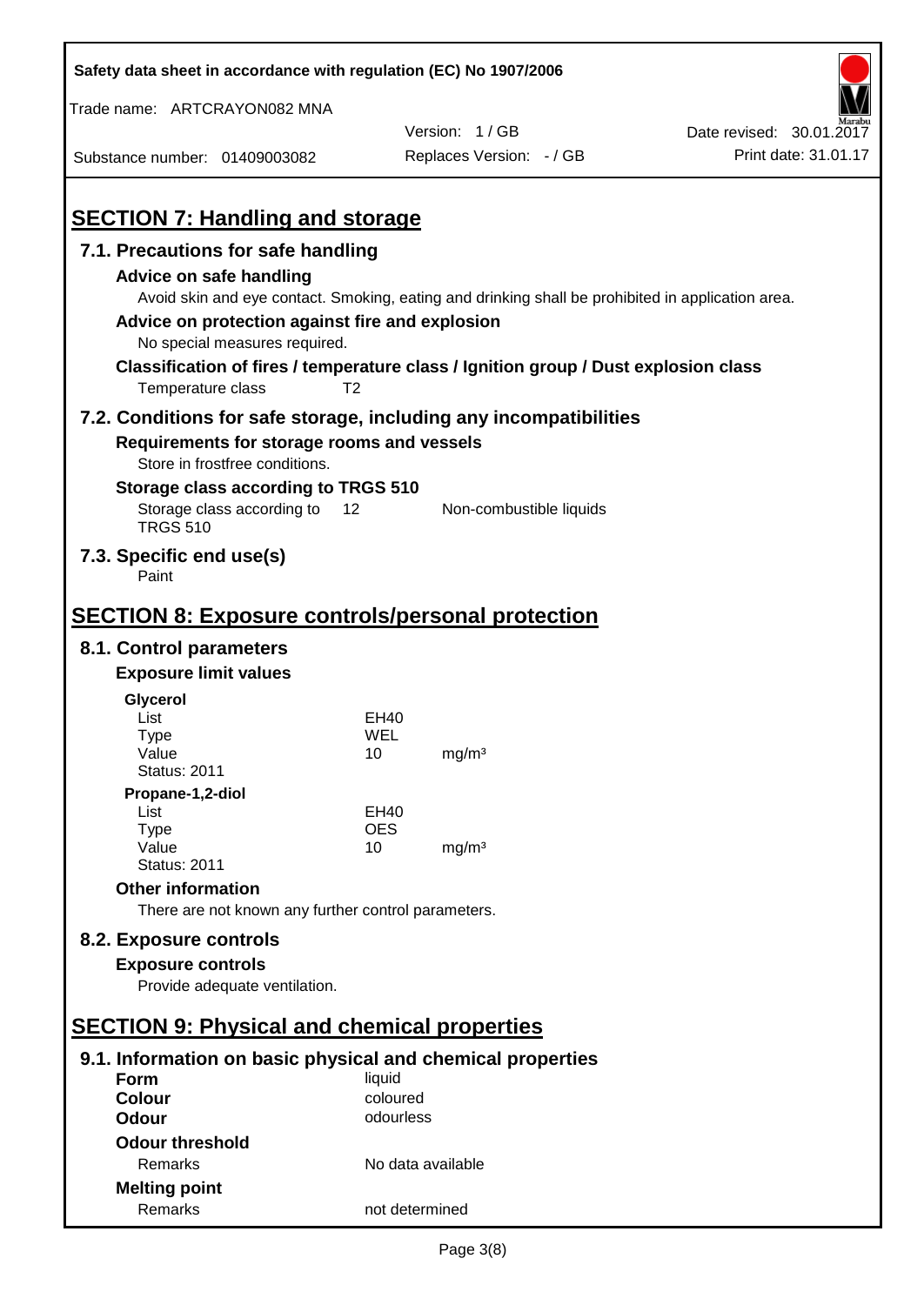| Safety data sheet in accordance with regulation (EC) No 1907/2006         |                                                   |                          |  |  |
|---------------------------------------------------------------------------|---------------------------------------------------|--------------------------|--|--|
| Trade name: ARTCRAYON082 MNA                                              | Version: 1/GB                                     | Date revised: 30.01.2017 |  |  |
| Substance number: 01409003082                                             | Replaces Version: - / GB                          | Print date: 31.01.17     |  |  |
| <b>Freezing point</b><br>Remarks                                          | not determined                                    |                          |  |  |
| Initial boiling point and boiling range<br>Value                          | 100<br>appr.                                      | $\rm ^{\circ}C$          |  |  |
| Pressure<br>Source                                                        | 1.013<br>hPa<br>Literature value                  |                          |  |  |
| <b>Flash point</b><br>Remarks                                             | Not applicable                                    |                          |  |  |
| Evaporation rate (ether $= 1$ ) :<br>Remarks                              | not determined                                    |                          |  |  |
| <b>Flammability (solid, gas)</b><br>Not applicable                        |                                                   |                          |  |  |
| Upper/lower flammability or explosive limits                              |                                                   |                          |  |  |
| Lower explosion limit<br>Upper explosion limit<br>Source                  | 2,6<br>appr.<br>12,5<br>appr.<br>Literature value | $%$ (V)<br>$%$ (V)       |  |  |
| Vapour pressure<br>Value<br>Temperature                                   | 23<br>appr.<br>20<br>°C                           | hPa                      |  |  |
| Method                                                                    | Value taken from the literature                   |                          |  |  |
| <b>Vapour density</b>                                                     |                                                   |                          |  |  |
| Remarks                                                                   | not determined                                    |                          |  |  |
| <b>Density</b><br>Remarks                                                 | not determined                                    |                          |  |  |
| Solubility in water                                                       |                                                   |                          |  |  |
| Remarks                                                                   | miscible                                          |                          |  |  |
| Ignition temperature                                                      |                                                   |                          |  |  |
| Value<br>Source                                                           | 371<br>appr.<br>Literature value                  | °C                       |  |  |
| <b>Viscosity</b><br>Remarks<br>Remarks                                    | not determined                                    |                          |  |  |
| 9.2. Other information                                                    |                                                   |                          |  |  |
| <b>Other information</b><br>None known                                    |                                                   |                          |  |  |
| <b>SECTION 10: Stability and reactivity</b>                               |                                                   |                          |  |  |
| 10.1. Reactivity<br>None                                                  |                                                   |                          |  |  |
| 10.2. Chemical stability<br>No hazardous reactions known.                 |                                                   |                          |  |  |
| 10.3. Possibility of hazardous reactions<br>No hazardous reactions known. |                                                   |                          |  |  |
| 10.4. Conditions to avoid<br>No hazardous reactions known.                |                                                   |                          |  |  |
| 10.5. Incompatible materials                                              |                                                   |                          |  |  |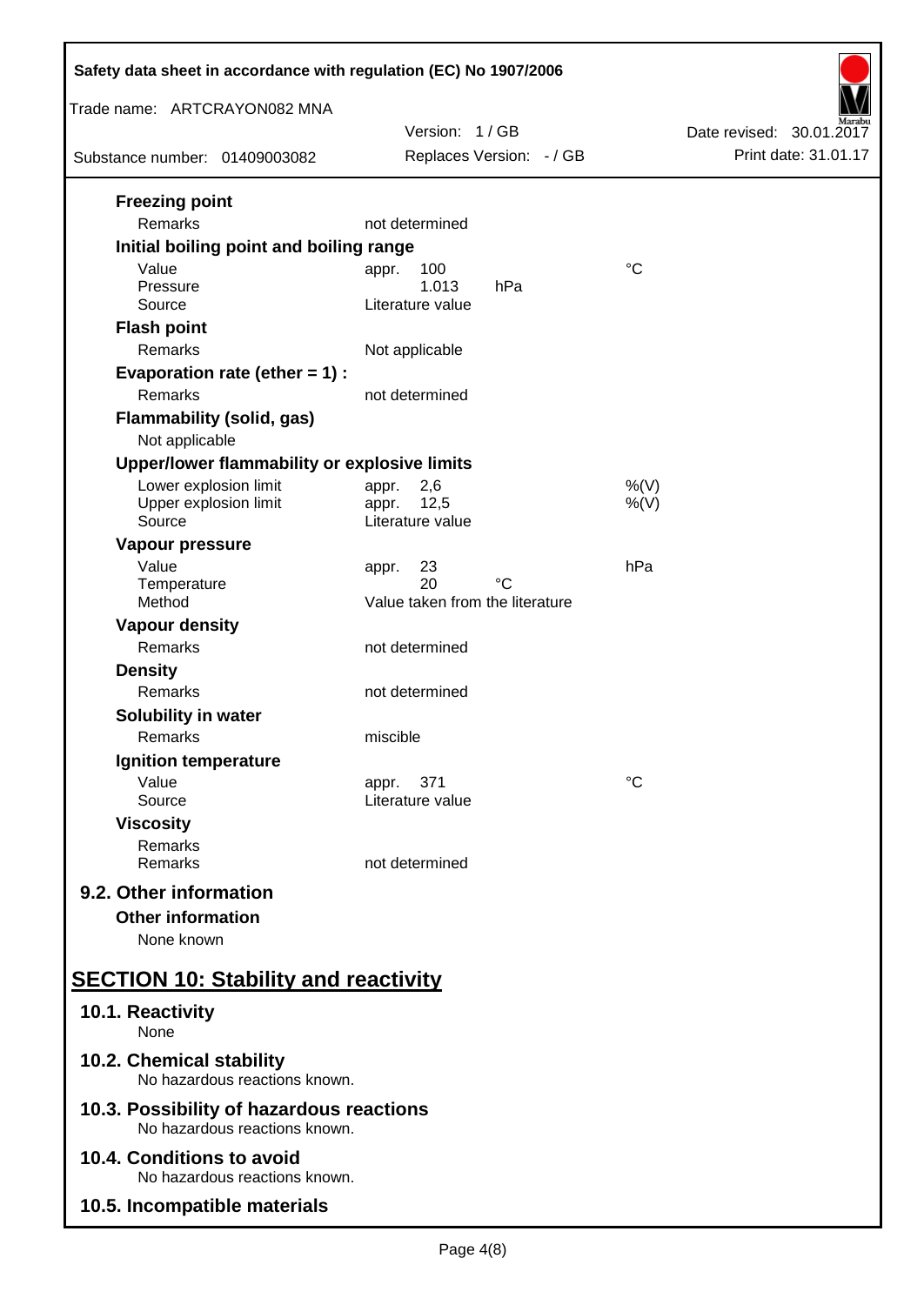| Safety data sheet in accordance with regulation (EC) No 1907/2006                              |                                                                                                    |                          |
|------------------------------------------------------------------------------------------------|----------------------------------------------------------------------------------------------------|--------------------------|
| Trade name: ARTCRAYON082 MNA                                                                   |                                                                                                    |                          |
|                                                                                                | Version: 1/GB                                                                                      | Date revised: 30.01.2017 |
| Substance number: 01409003082                                                                  | Replaces Version: - / GB                                                                           | Print date: 31.01.17     |
| None                                                                                           |                                                                                                    |                          |
| 10.6. Hazardous decomposition products<br>No hazardous decomposition products known.           |                                                                                                    |                          |
| <b>SECTION 11: Toxicological information</b>                                                   |                                                                                                    |                          |
| 11.1. Information on toxicological effects                                                     |                                                                                                    |                          |
| <b>Acute oral toxicity</b>                                                                     |                                                                                                    |                          |
| Remarks                                                                                        | Based on available data, the classification criteria are not met.                                  |                          |
| <b>Acute dermal toxicity</b>                                                                   |                                                                                                    |                          |
| Remarks                                                                                        | Based on available data, the classification criteria are not met.                                  |                          |
| <b>Acute inhalational toxicity</b>                                                             |                                                                                                    |                          |
| Remarks                                                                                        | Based on available data, the classification criteria are not met.                                  |                          |
| <b>Skin corrosion/irritation</b>                                                               |                                                                                                    |                          |
| Remarks                                                                                        | Based on available data, the classification criteria are not met.                                  |                          |
| Serious eye damage/irritation                                                                  |                                                                                                    |                          |
| Remarks                                                                                        | Based on available data, the classification criteria are not met.                                  |                          |
| <b>Sensitization</b>                                                                           |                                                                                                    |                          |
| Remarks                                                                                        | Based on available data, the classification criteria are not met.                                  |                          |
| <b>Mutagenicity</b>                                                                            |                                                                                                    |                          |
| Remarks                                                                                        | Based on available data, the classification criteria are not met.                                  |                          |
| <b>Reproductive toxicity</b>                                                                   |                                                                                                    |                          |
| <b>Remarks</b>                                                                                 | Based on available data, the classification criteria are not met.                                  |                          |
| Carcinogenicity                                                                                |                                                                                                    |                          |
| Remarks                                                                                        | Based on available data, the classification criteria are not met.                                  |                          |
| <b>Specific Target Organ Toxicity (STOT)</b>                                                   |                                                                                                    |                          |
| Single exposure<br>Remarks                                                                     | Based on available data, the classification criteria are not met.                                  |                          |
| <b>Repeated exposure</b><br>Remarks                                                            | Based on available data, the classification criteria are not met.                                  |                          |
| <b>Aspiration hazard</b>                                                                       |                                                                                                    |                          |
|                                                                                                | Based on available data, the classification criteria are not met.                                  |                          |
| <b>Experience in practice</b>                                                                  |                                                                                                    |                          |
| risk to health can be expected.                                                                | Provided all the recommended protective and safety precautions are taken, experience shows that no |                          |
| <b>Other information</b>                                                                       |                                                                                                    |                          |
| There are no data available on the mixture itself.<br>Directive 1999/45/EC and not classified. | The mixture has been assessed following the conventional method of the Dangerous Preparations      |                          |
| <b>SECTION 12: Ecological information</b>                                                      |                                                                                                    |                          |
| 12.1. Toxicity                                                                                 |                                                                                                    |                          |
| <b>General information</b>                                                                     |                                                                                                    |                          |

There are no data available on the mixture itself.Do not allow to enter drains or water courses.The mixture has been assessed following the summation method of the CLP Regulation (EC) No 1272/2008 and is not classified as dangerous for the environment.

# **12.2. Persistence and degradability**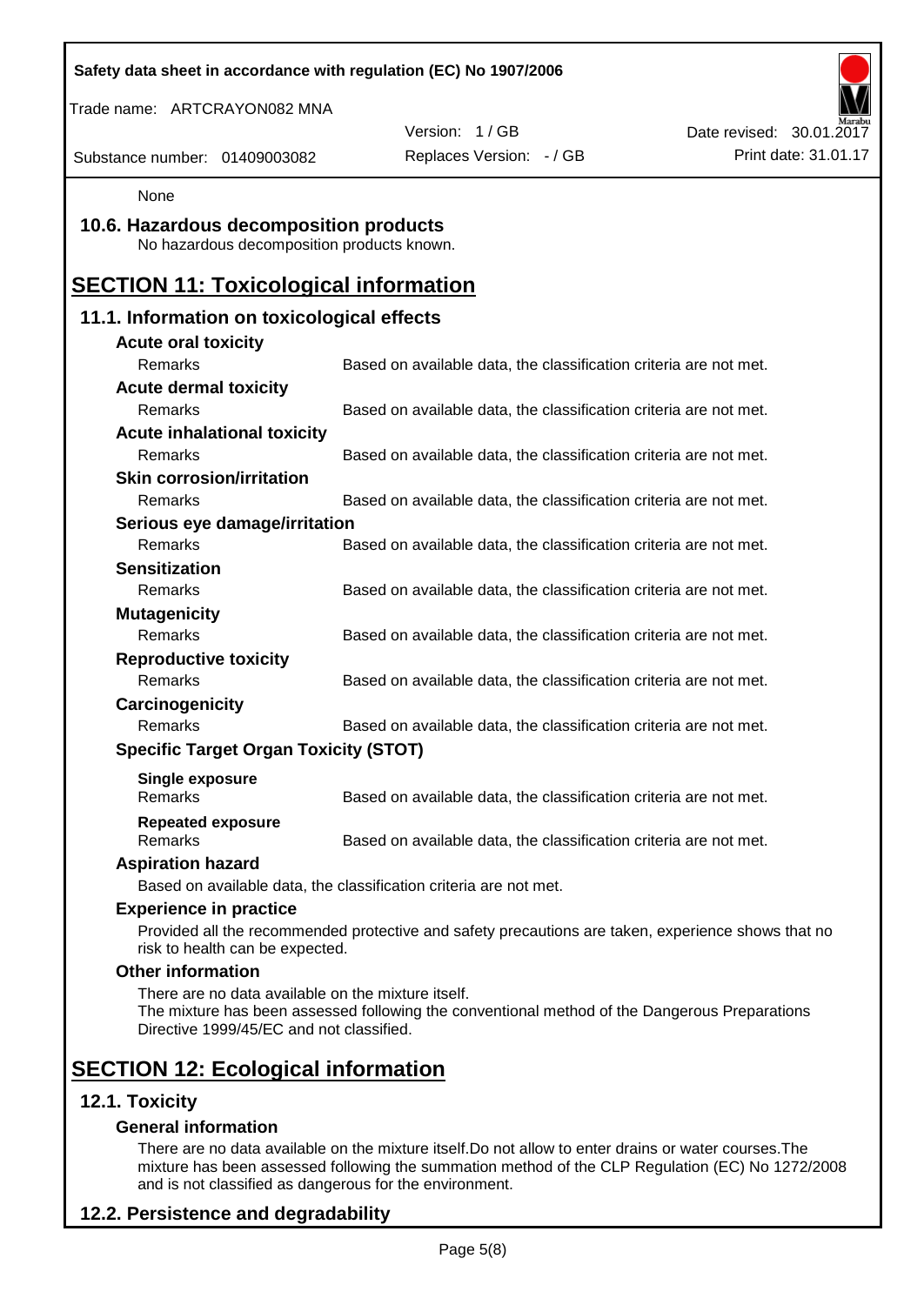| Safety data sheet in accordance with regulation (EC) No 1907/2006                                                  |                                                                                                       |                          |
|--------------------------------------------------------------------------------------------------------------------|-------------------------------------------------------------------------------------------------------|--------------------------|
| Trade name: ARTCRAYON082 MNA                                                                                       |                                                                                                       |                          |
|                                                                                                                    | Version: 1/GB                                                                                         | Date revised: 30.01.2017 |
| Substance number: 01409003082                                                                                      | Replaces Version: - / GB                                                                              | Print date: 31.01.17     |
| <b>General information</b><br>There are no data available on the mixture itself.                                   |                                                                                                       |                          |
| 12.3. Bioaccumulative potential                                                                                    |                                                                                                       |                          |
| <b>General information</b><br>There are no data available on the mixture itself.                                   |                                                                                                       |                          |
| 12.4. Mobility in soil                                                                                             |                                                                                                       |                          |
| <b>General information</b><br>There are no data available on the mixture itself.                                   |                                                                                                       |                          |
| 12.5. Results of PBT and vPvB assessment                                                                           |                                                                                                       |                          |
| <b>General information</b><br>There are no data available on the mixture itself.                                   |                                                                                                       |                          |
| 12.6. Other adverse effects                                                                                        |                                                                                                       |                          |
| <b>General information</b>                                                                                         |                                                                                                       |                          |
| There are no data available on the mixture itself.                                                                 |                                                                                                       |                          |
| <b>SECTION 13: Disposal considerations</b>                                                                         |                                                                                                       |                          |
| 13.1. Waste treatment methods                                                                                      |                                                                                                       |                          |
| Disposal recommendations for the product                                                                           |                                                                                                       |                          |
| with water and put into the drainage system.                                                                       | The product can be placed with other household refuse. Small residues in containers can be washed-out |                          |
| Disposal recommendations for packaging                                                                             |                                                                                                       |                          |
| Completely emptied packagings can be given for recycling.                                                          | Packaging that cannot be cleaned should be disposed off as product waste.                             |                          |
| <b>SECTION 14: Transport information</b>                                                                           |                                                                                                       |                          |
| <b>Land transport ADR/RID</b><br>Non-dangerous goods<br>14.1. UN number<br>$UN -$<br>14.2. UN proper shipping name |                                                                                                       |                          |
|                                                                                                                    |                                                                                                       |                          |
| 14.3. Transport hazard class(es)<br>Class                                                                          |                                                                                                       |                          |
| Label                                                                                                              |                                                                                                       |                          |
| 14.4. Packing group<br>Packing group                                                                               |                                                                                                       |                          |
| Transport category                                                                                                 | 0                                                                                                     |                          |
| 14.5. Environmental hazards                                                                                        |                                                                                                       |                          |
| <b>Marine transport IMDG/GGVSee</b><br>14.1. UN number<br>$UN -$<br>14.2. UN proper shipping name                  | The product does not constitute a hazardous substance in sea transport.                               |                          |
| 14.3. Transport hazard class(es)                                                                                   |                                                                                                       |                          |
| Class                                                                                                              |                                                                                                       |                          |
| Subsidiary risk                                                                                                    |                                                                                                       |                          |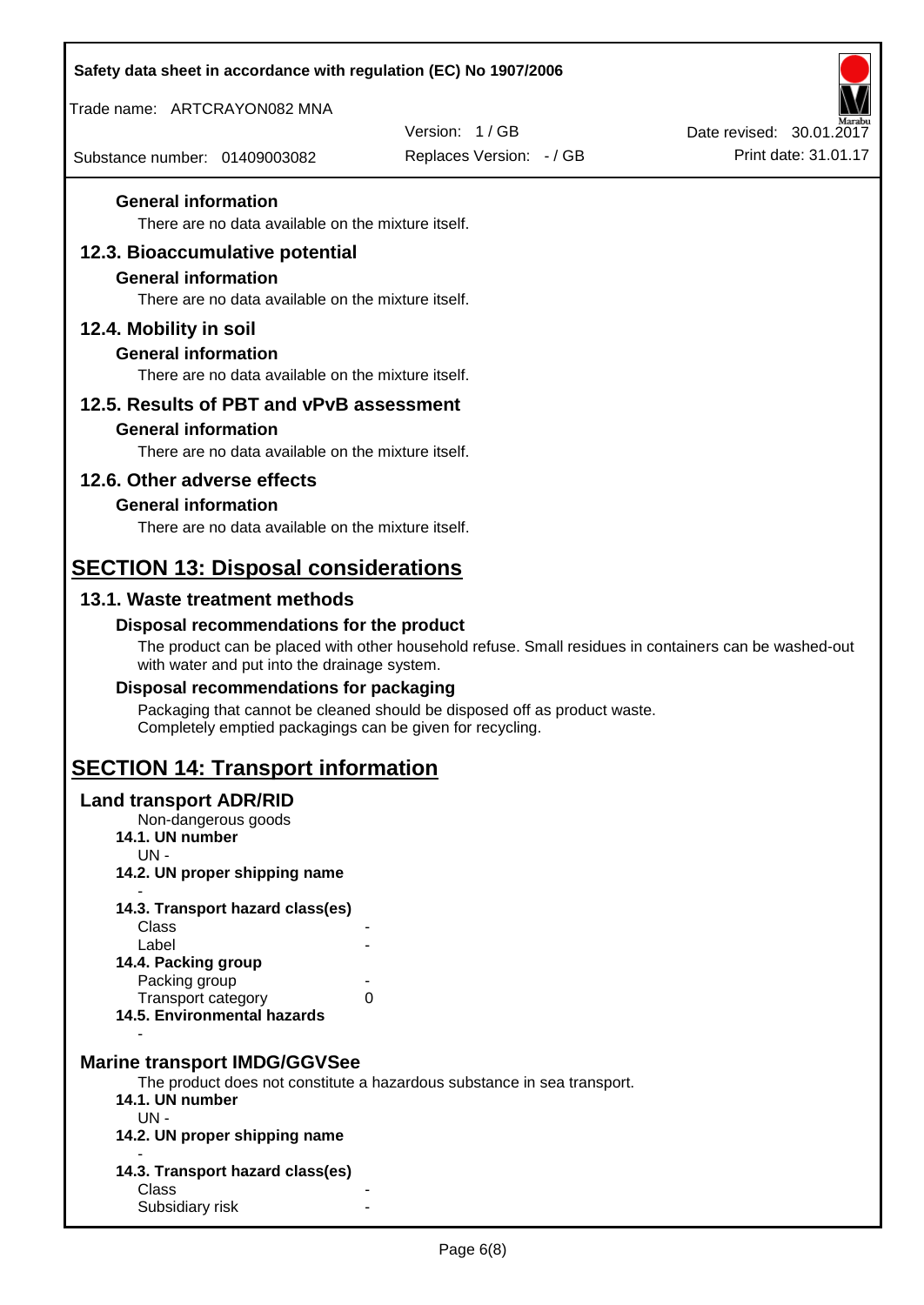| Safety data sheet in accordance with regulation (EC) No 1907/2006                                                                                                                                                                                                                                                                                                                                                                                                                             |      |                          |                          |
|-----------------------------------------------------------------------------------------------------------------------------------------------------------------------------------------------------------------------------------------------------------------------------------------------------------------------------------------------------------------------------------------------------------------------------------------------------------------------------------------------|------|--------------------------|--------------------------|
| Trade name: ARTCRAYON082 MNA                                                                                                                                                                                                                                                                                                                                                                                                                                                                  |      |                          |                          |
|                                                                                                                                                                                                                                                                                                                                                                                                                                                                                               |      | Version: 1/GB            | Date revised: 30.01.2017 |
| Substance number: 01409003082                                                                                                                                                                                                                                                                                                                                                                                                                                                                 |      | Replaces Version: - / GB | Print date: 31.01.17     |
| 14.4. Packing group<br>Packing group<br>14.5. Environmental hazards<br>no                                                                                                                                                                                                                                                                                                                                                                                                                     |      |                          |                          |
| <b>Air transport ICAO/IATA</b><br>The product does not constitute a hazardous substance in air transport.<br>14.1. UN number<br>$UN -$                                                                                                                                                                                                                                                                                                                                                        |      |                          |                          |
| 14.2. UN proper shipping name                                                                                                                                                                                                                                                                                                                                                                                                                                                                 |      |                          |                          |
| 14.3. Transport hazard class(es)<br>Class                                                                                                                                                                                                                                                                                                                                                                                                                                                     |      |                          |                          |
| Subsidiary risk<br>14.4. Packing group<br>Packing group<br>14.5. Environmental hazards                                                                                                                                                                                                                                                                                                                                                                                                        |      |                          |                          |
| Transport within the user's premises:<br>Always transport in closed containers that are upright and secure.<br>Ensure that persons transporting the product know what to do in the event of an accident or spillage.<br><b>Other information</b><br>14.7. Transport in bulk according to Annex II of Marpol and the IBC Code<br>no                                                                                                                                                            |      |                          |                          |
| <b>SECTION 15: Regulatory information</b><br>15.1. Safety, health and environmental regulations/legislation specific for the substance<br>or mixture                                                                                                                                                                                                                                                                                                                                          |      |                          |                          |
| <b>VOC</b>                                                                                                                                                                                                                                                                                                                                                                                                                                                                                    |      |                          |                          |
| VOC (EU)                                                                                                                                                                                                                                                                                                                                                                                                                                                                                      | 13,5 | %                        |                          |
| <b>Other information</b>                                                                                                                                                                                                                                                                                                                                                                                                                                                                      |      |                          |                          |
| The product does not contain substances of very high concern (SVHC).                                                                                                                                                                                                                                                                                                                                                                                                                          |      |                          |                          |
| <b>Other information</b><br>All components are contained in the TSCA inventory or exempted.<br>All components are contained in the AICS inventory.<br>All components are contained in the PICCS inventory.<br>All components are contained in the DSL inventory.<br>All components are contained in the IECSC inventory.<br>All components are contained in the NZIOC inventory.<br>All components are contained in the ENCS inventory.<br>All components are contained in the ECL inventory. |      |                          |                          |
| 15.2. Chemical safety assessment<br>For this preparation a chemical safety assessment has not been carried out.                                                                                                                                                                                                                                                                                                                                                                               |      |                          |                          |
| <b>SECTION 16: Other information</b>                                                                                                                                                                                                                                                                                                                                                                                                                                                          |      |                          |                          |
| <b>Supplemental information</b><br>Relevant changes compared with the previous version of the safety data sheet are marked with: ***<br>This information is based on our present state of knowledge. However, it should not constitute a<br>guarantee for any specific product properties and shall not establish a legally valid relationship.                                                                                                                                               |      |                          |                          |

The information in this Safety Data Sheet is based on the present state of knowledge and current